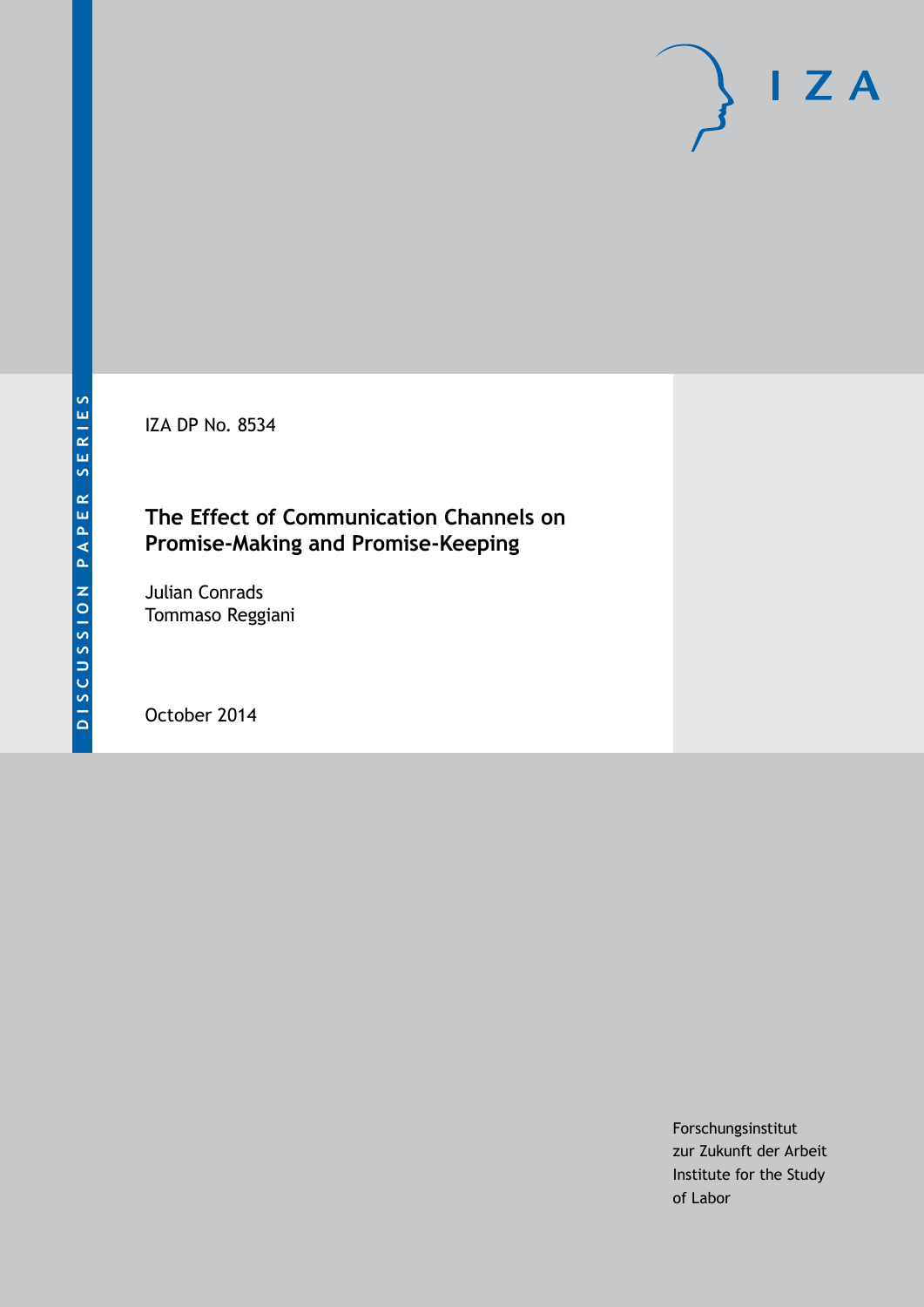# **The Effect of Communication Channels on Promise-Making and Promise-Keeping**

### **Julian Conrads**

*University of Cologne*

### **Tommaso Reggiani**

*University of Cologne and IZA*

Discussion Paper No. 8534 October 2014

IZA

P.O. Box 7240 53072 Bonn Germany

Phone: +49-228-3894-0 Fax: +49-228-3894-180 E-mail: [iza@iza.org](mailto:iza@iza.org)

Any opinions expressed here are those of the author(s) and not those of IZA. Research published in this series may include views on policy, but the institute itself takes no institutional policy positions. The IZA research network is committed to the IZA Guiding Principles of Research Integrity.

The Institute for the Study of Labor (IZA) in Bonn is a local and virtual international research center and a place of communication between science, politics and business. IZA is an independent nonprofit organization supported by Deutsche Post Foundation. The center is associated with the University of Bonn and offers a stimulating research environment through its international network, workshops and conferences, data service, project support, research visits and doctoral program. IZA engages in (i) original and internationally competitive research in all fields of labor economics, (ii) development of policy concepts, and (iii) dissemination of research results and concepts to the interested public.

<span id="page-1-0"></span>IZA Discussion Papers often represent preliminary work and are circulated to encourage discussion. Citation of such a paper should account for its provisional character. A revised version may be available directly from the author.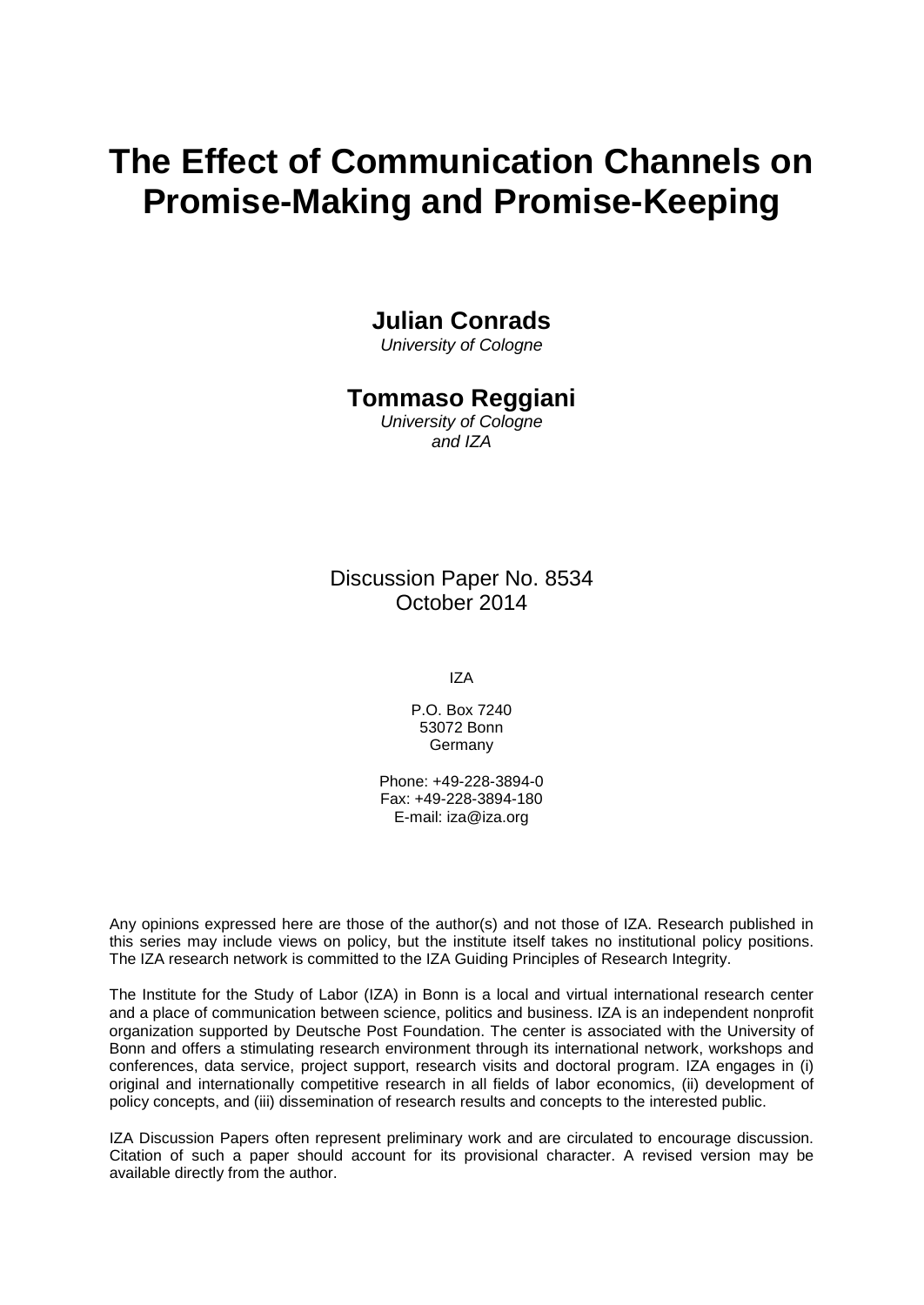IZA Discussion Paper No. 8534 October 2014

# **ABSTRACT**

## **The Effect of Communication Channels on Promise-Making and Promise-Keeping[\\*](#page-1-0)**

This paper investigates the effect of different communication channels on promise-making and promise-keeping in a helping situation. Four treatments differ with respect to the communication channel employed to solicit unincentivized cooperation, i.e., face-to-face, phone call and two different sorts of computer-mediated communication. The less anonymous (face-to-face, phone) the interpersonal interaction is due to the different communication channels, the higher the propensity of an agent to make a promise. Treatment effects, however, vanish if we then look at the actual promise-keeping rates across treatments as more anonymous channels (computer-mediated) do not perform relatively worse than more direct channels.

JEL Classification: D02, D83, C91

Keywords: promises, communication, experimental economics, organizational behavior, behavioral ethics

Corresponding author:

Tommaso Reggiani University of Cologne Albertus-Magnus-Platz 50923 Cologne Germany E-mail: [tommaso.reggiani@uni-koeln.de](mailto:tommaso.reggiani@uni-koeln.de)

We would like to thank financial support from the Deutsche Forschungsgemeinschaft through grant "TP3: Design of Incentive Schemes within Firms: Bonus Systems and Performance Evaluation" (subproject of the DFG-Forschergruppe "Design and Behavior", FOR 1371) and through the Leibniz-Award to Axel Ockenfels is gratefully acknowledged. We thank Katrin Recktenwald for excellent research assistance, Michèle Belot, Cristina Bicchieri, Bernd Irlenbusch, Patrick Kampkötter, Andrew Kinder, Rainer Michael Rilke, Alessandro Saia, Rupert Sausgruber, Shaul Shalvi, Janna Ter Meer for comments and suggestions.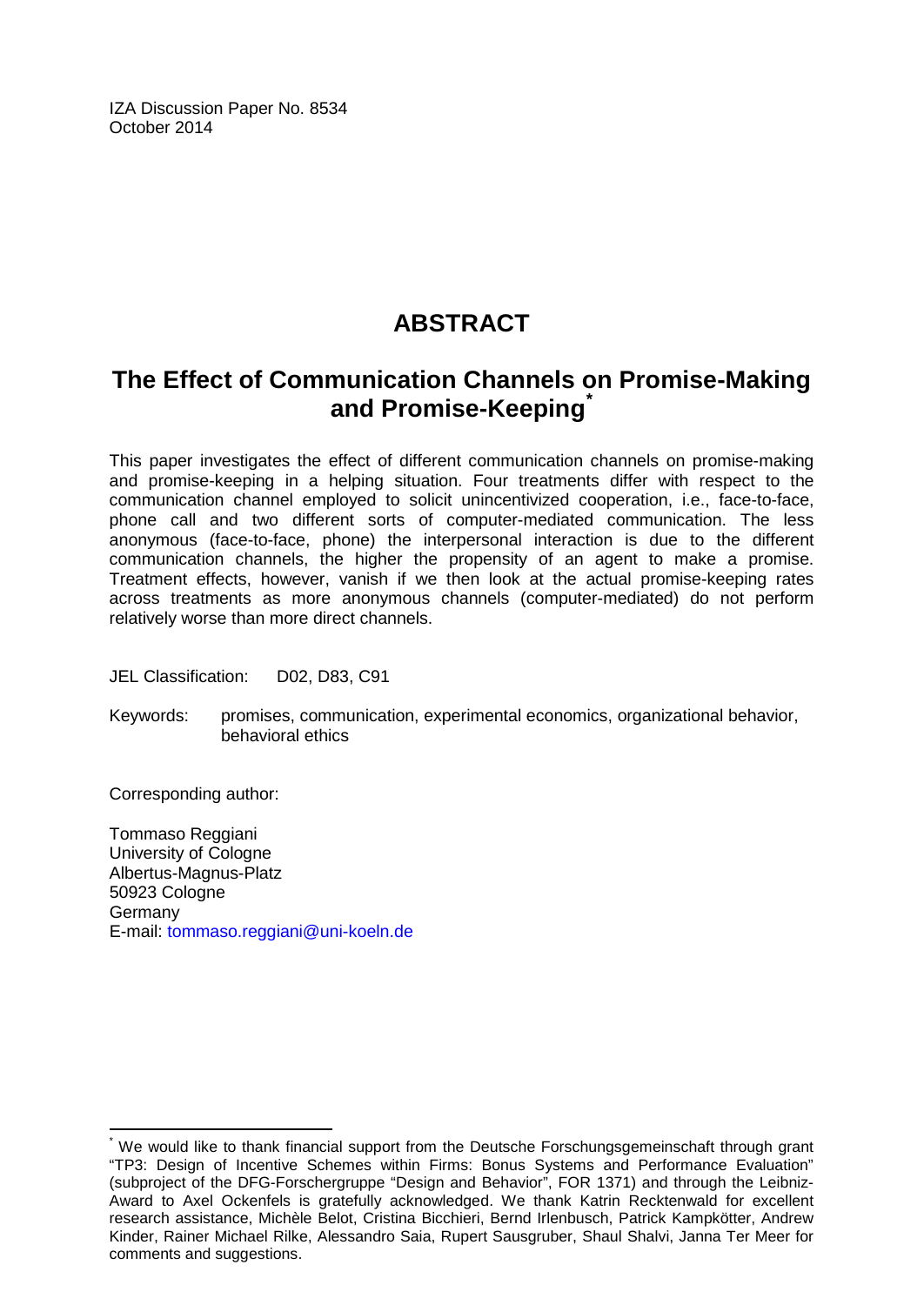### 1 Introduction

In modern organizations, new communication channels are reshaping the way in which people get in touch and interact. Emails, doodle polls, chat rooms, and conference calls are replacing face-to-face interactions in many situations. At the same time, non-binding and spontaneous cooperation between members of the staff has become a key factor in dealing with the increasing complexity and of modern organizations [\(Walther, 2011\)](#page-15-0). In addition to that, given the increasing size of corporations (e.g., in multinational companies), it is not infrequent to get spontaneous requests for help from staff members that are complete strangers, maybe sitting in the opposite corner of the world. [Ellingsen and Johannesson](#page-14-0) [\(2004\)](#page-14-0) found that just a simple indirect and anonymous written communication helps to reinforce promise-keeping in a stylized *hold-up problem* (gain-from-trade set-up). However, in their conclusions they asked themselves "How would behav- $\emph{ior}^1$  $\emph{ior}^1$  be affected if interactions were oral and face-to-face rather than written and anonymous?" (pp. 417-418). With our experimental study we aim to address this specific question raised by [Ellingsen and Johannesson](#page-14-0)  $(2004)^2$  $(2004)^2$  $(2004)^2$ 

In other fields of social interactions the effects of different channels of communication have already been analyzed. [Brosig, Weimann, and Ockenfels](#page-14-1) [\(2003\)](#page-14-1), for example, examine the effects of different communication channels on cooperation in several standard public good games. The authors vary the communication channel applied in pre-play communication, e.g., auditory or visual channels, either bidirectional or unidirectional. They find that bidirectional face-to-face communication is crucial for enhancing cooperation (see also [Bicchieri and Lev-On, 2007\)](#page-14-2). [Valley, Moag, and Bazerman](#page-15-1) [\(1998\)](#page-15-1) study a bilateral negotiation game with asymmetric information, finding different degrees of trust, truth-telling and efficiency across communication channels. Higher levels of truth-telling allow subjects negotiating face-to-face to achieve higher joint benets than those negotiating by telephone or in writing. Hoffman, McCabe, and Smith [\(1996\)](#page-15-2) and [Bohnet and](#page-14-3) [Frey](#page-14-3) [\(1999\)](#page-14-3) assume that decreasing social distance increases pro-social behavior in dictator games. The latter authors argue that identification of the "other" causes more prosociality (see also [Charness and Gneezy, 2008;](#page-14-4) [Gächter and Fehr, 1999\)](#page-14-5).

We investigate the effects of alternative channels on promise-making and promisekeeping. While [Ellingsen and Johannesson](#page-14-0) [\(2004\)](#page-14-0) analyzed promises in a very

<span id="page-3-1"></span><span id="page-3-0"></span><sup>&</sup>lt;sup>1</sup>Here "behavior" refers to promise-keeping.

<sup>&</sup>lt;sup>2</sup>The same paper has inspired the most recent experimental research on promises, such as [Charness and Dufwenberg](#page-14-6) [\(2006\)](#page-14-6) and [Vanberg](#page-15-3) [\(2008\)](#page-15-3).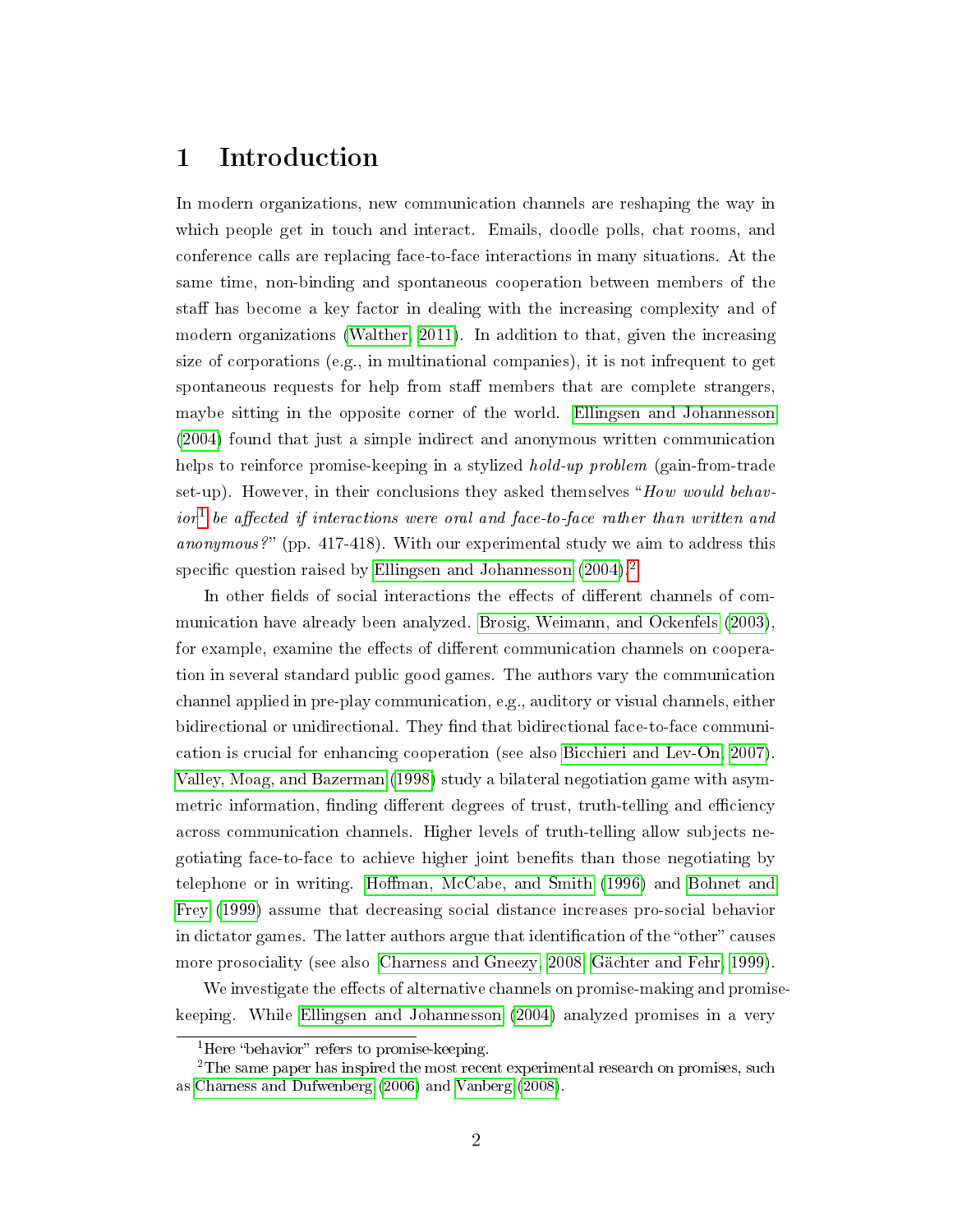abstract environment, we opted for a less stylized set-up that better resembled a realistic organizational context where a broken promise can be a source of direct costs as well as delays or frictions in the organizational flow. Our laboratory experiment employs a simple promise-making/promise-keeping task, in which subjects are asked about their willingness to voluntarily commit to taking part in a short online survey for scientific purposes within the next 24 hours without monetary compensation. A baseline face-to-face interaction is compared to a phone call, a computer-mediated interaction "office", and a further computer-mediated interaction "remote", i.e., online. $3$  Under face-to-face and phone call conditions which are distinguished by a synchronous and non-anonymous interaction between the parties - promise-making rates proved to be signicantly higher than under the two non-synchronous and anonymous computer-mediated conditions. Despite these differences in promise-making, no significant differences in promise-keeping rates were observed across treatments.

The paper is organized as follows: Section 2 introduces the experimental design; testable hypotheses are derived in section 3 in the light of the technical features of the different communication channels; results are presented in section 4 and final considerations are found in section 5.

### 2 Experimental Design

The experiment employed a simple task such that both promise-making and promise-keeping could be tracked and matched. No fixed nor contingent incentive was at stake since we are interested in studying promise-making and promise-keeping not in a "contractual"<sup>[4](#page-4-1)</sup> setting but in a more genuine "helping"<sup>[5](#page-4-2)</sup> setting. After an unrelated experimental task (see Conrads,  $2014$ ),<sup>[6](#page-4-3)</sup> subjects were asked for their willingness to voluntarily commit or not in participating in a short online

<span id="page-4-0"></span><sup>3</sup>This treatment reproduces either a freelance working relationship or interaction with a colleague within the firm who is located in an overseas office.

<span id="page-4-1"></span><sup>4</sup>E.g. [Ellingsen and Johannesson](#page-14-0) [\(2004\)](#page-14-0)[,Charness and Dufwenberg](#page-14-6) [\(2006\)](#page-14-6) and [Vanberg](#page-15-3) [\(2008\)](#page-15-3).

<span id="page-4-3"></span><span id="page-4-2"></span><sup>5</sup>See [Berger, Herbertz, and Sliwka](#page-14-8) [\(2011\)](#page-14-8) on helping behavior at the workplace.

 $6$ [Conrads](#page-14-7) [\(2014\)](#page-14-7) focused on the effects of different communication channels on lying behavior. We operationalized this incentivized study and added our non-incentivized promise task in the same sessions, stressing to participants that two activities were independent of one another. The promise task was not announced in advance. In the data analysis we control for subjects' behavior in the incentivized task, which was conducted beforehand, and we do not observe any signicant pattern, neither statistically nor in term of size. For further details see below.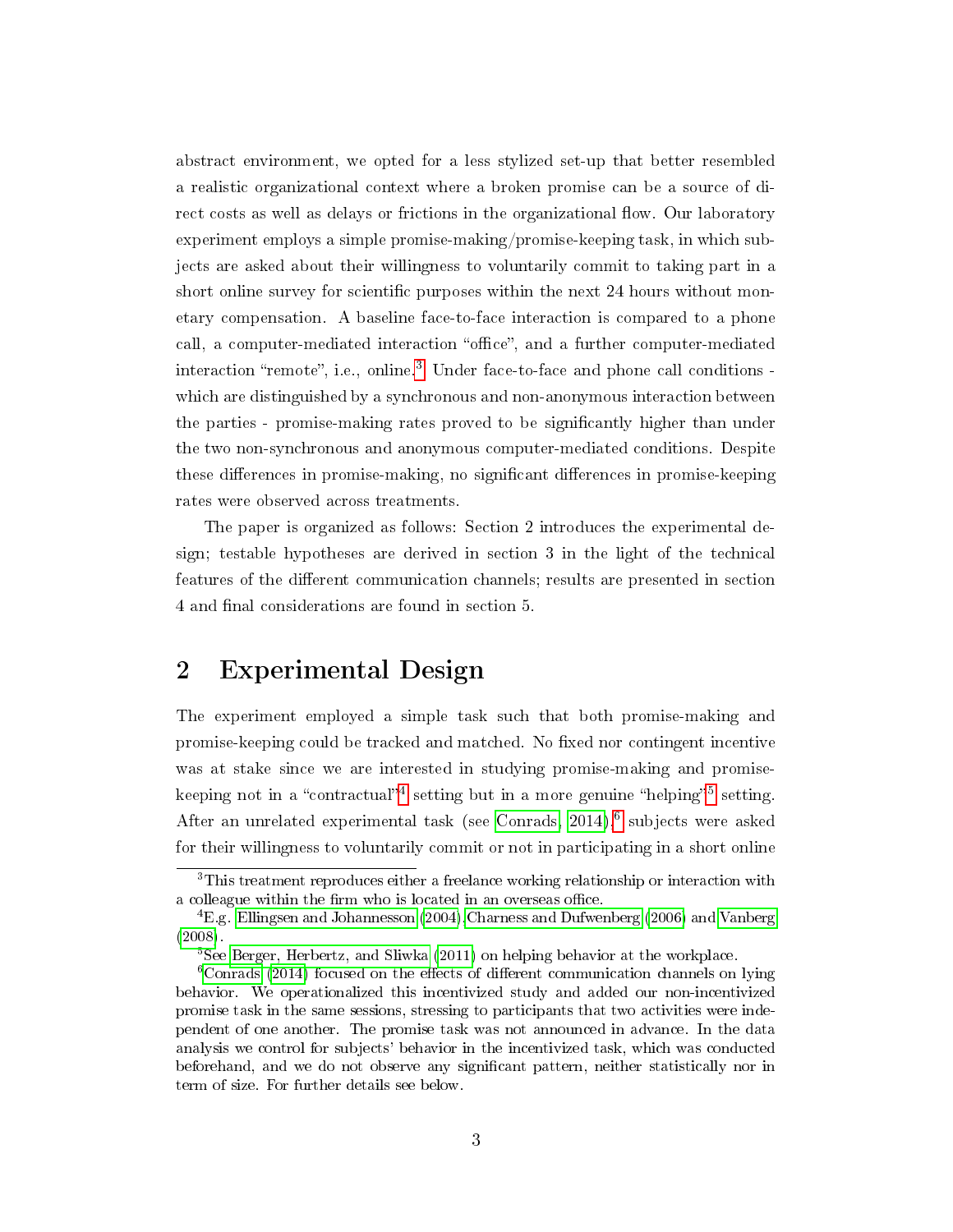survey for scientific purposes within the next 24 hours (starting every subsequent hour).<sup>[7](#page-5-0)</sup> In case a subject agreed take part in the survey, he/she received the information concerning the URL link needed to access to the online survey (see Script A.1 in the Appendix). Subjects then had one day of time to fill in the questionnaire. Thus, two variables of interest are at hand, i.e., first, whether or not a subject promises to take part in the online survey and, second, whether or not the promise is actually kept (see Figure 1 for the decision tree). We conducted this experiment directly after the independent experimental task mentioned above for two main reasons: (i) the task at hand was rather simple and quick, (ii) by design we wanted to exclude any ancillary incentive except the spontaneous propensity of the subjects to cooperate unconditionally.





Implementing a standard between-subjects design, we exogenously varied among the different treatments the communication channel used to approach the potential volunteers asking for their help. In the first treatment -  $Face-to-Face$  (henceforth:  $F-t-F$ ) - subjects were approached in person by the same research assistant in their lab cabins and directly asked for cooperation in participation in the online survey. Subjects then had to report face-to-face to the research assistant about their positive or negative decision. In the second treatment - Phone - the very same research assistant approached the subjects through a call. Therefore each subject was equipped with a headset and headphone. By using Skype (with the video conference function turned off), subjects were called by the research assistant and asked whether they were willing to participate in the online survey. Subjects had to report via phone about their positive or negative decision. In the third treatment - PC-Lab - no direct verbal communication channel was adopted.

<span id="page-5-0"></span><sup>&</sup>lt;sup>7</sup>The topic of the survey was about the individual perception of different NGOs in terms of trust and reputation. The content of the survey was not announced during the promise-making phase.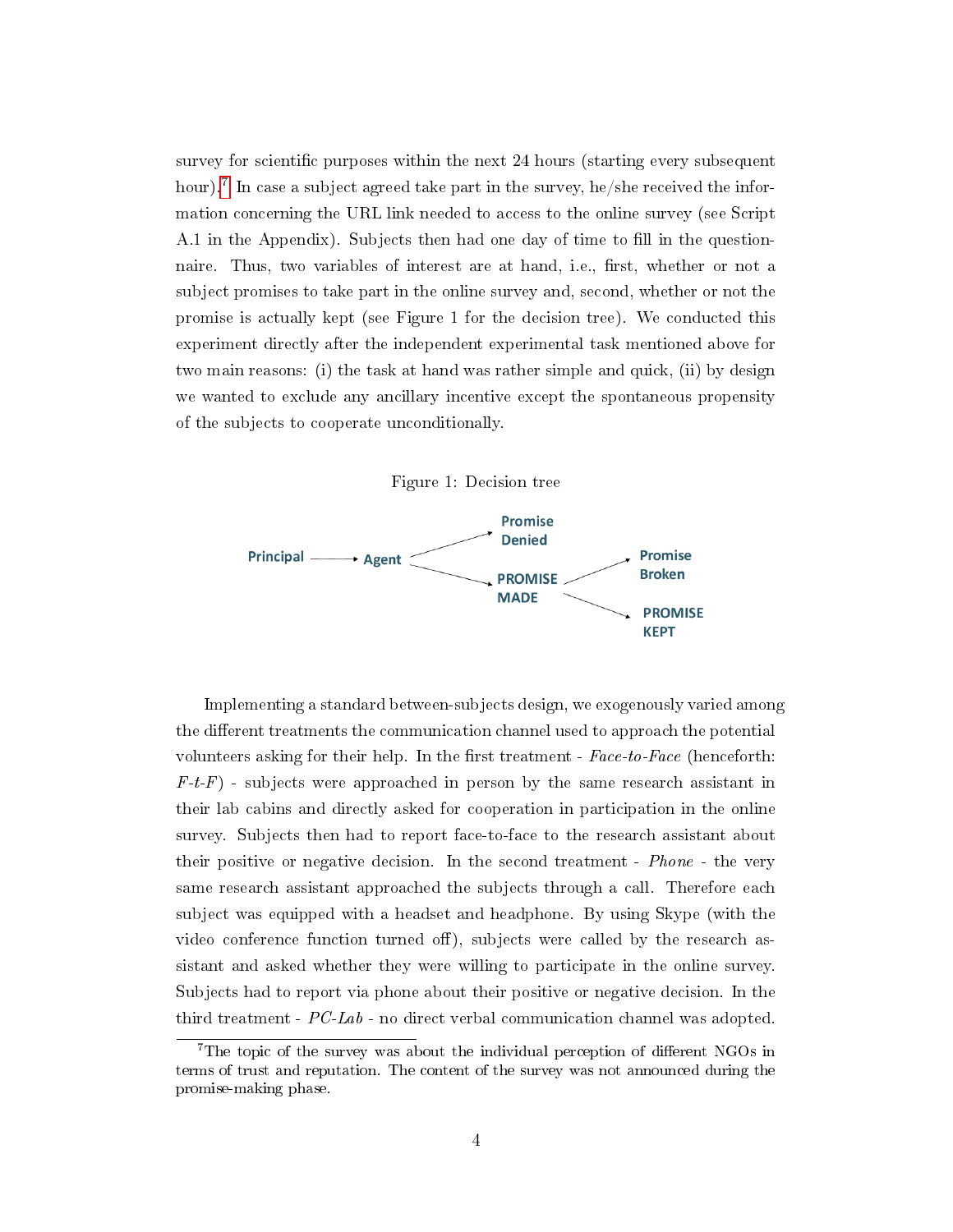Subjects in this treatment were asked to state their willingness to participate in the online survey via an entry mask at their computer screens in the lab. In the forth treatment - PC-Online - subjects participated in an online experiment outside the lab. As in the PC-Lab treatment, subjects were asked (modeled after the online treatment in [Conrads, 2014\)](#page-14-7) to indicate their willingness to participate in the survey via an online entry mask at their computer screens but, different from  $PC-Lab$ , they never are present in person in the lab. A total of 242 subjects (with a mean age of 24 and 49% being female) participated in the experiment. The treatments  $F-t-F$ , Phone, and PC-Lab were conducted at the "elfe" laboratory of the University of Duisburg-Essen (5th, 6th, and 7th November 2013). The treatment PC-Online was entirely conducted online (see Table A.4 in the appendix for details on the sequence of the sessions). Subjects were recruited from a large pool of over 2,000 students of the University of Duisburg-Essen via ORSEE [\(Greiner,](#page-14-9) [2003\)](#page-14-9).

In treatments  $F-t-F$ , Phone, and PC-Lab 60 subjects participated and in treatment PC-Online 62 subjects took part. The experiment was programmed by us-ing the BoXS software [\(Seithe, 2010\)](#page-15-4). Each laboratory session  $(F-t-F, Phone)$  and  $PC\text{-}Lab$ ) involved 12 participants. Approximately 30% of the participants were economics or business administration majors; the other 70% were enrolled in different fields, such as law and natural sciences. Participants in lab sessions were randomly allocated to fully-private and soundproof cabins.<sup>[8](#page-6-0)</sup> The content of communication was held constant in all the different treatments, i.e., independent of verbal  $(F-t-F$  and *Phone*) or non-verbal communication  $(PC-Lab$  and  $PC-Online)$ the same script was employed. In treatments with non-verbal communication, the identical text was applied in written form on computer screens. The exact wording adopted in all four treatments was constantly the following:

<span id="page-6-0"></span> ${}^{8}$ This is a key technical feature of the "elfe" laboratory of the University of Duisburg-Essen. For this reason this venue is well suited to host studies focusing on communication channels.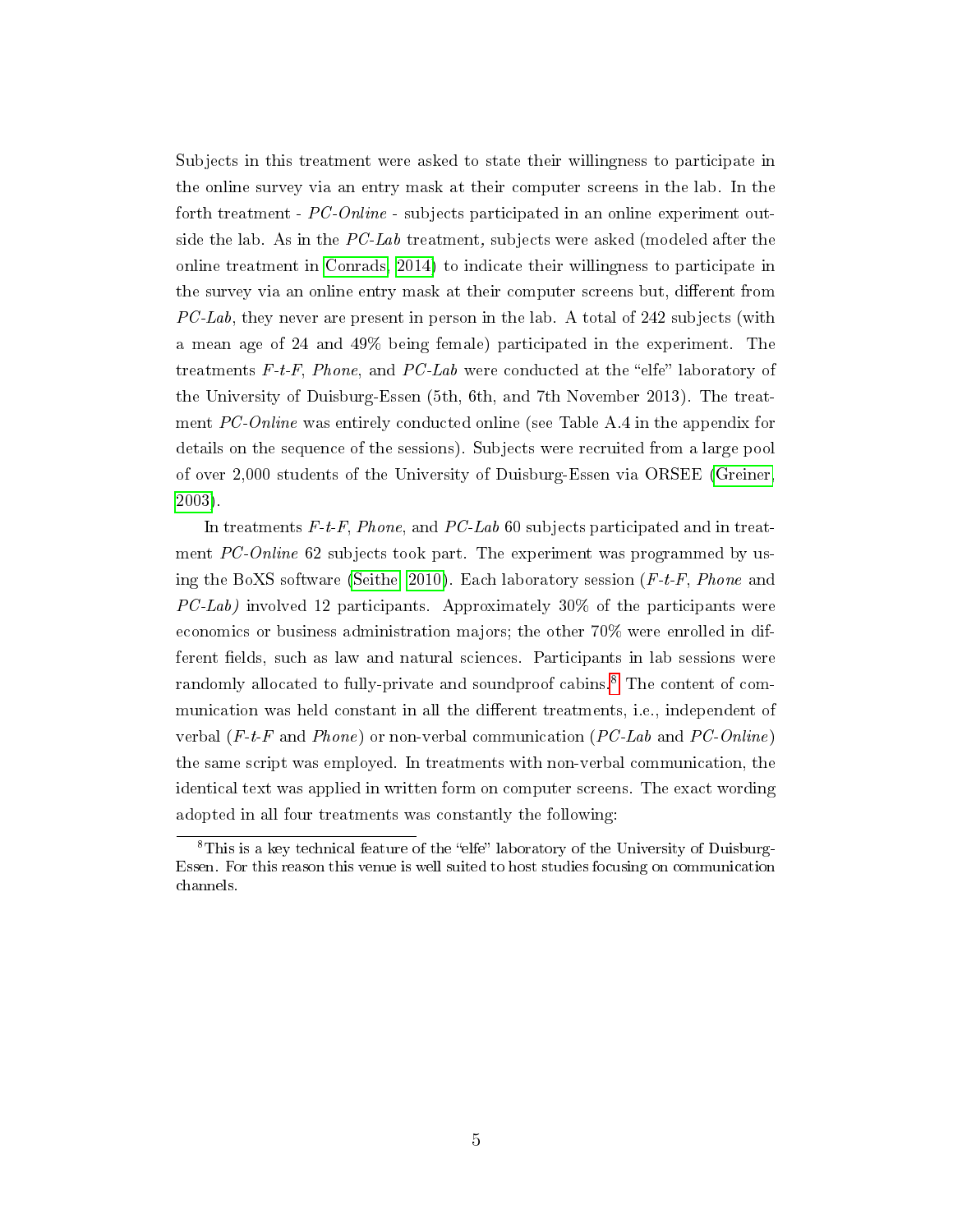"Independent of the previous experiment there is a five-minute online survey that you can fill in at home. You can participate in the survey within the next 24 hours. The count-down will start in 1 hour. Participation is voluntary and will not be paid. If you promise to participate, before leaving the laboratory you will receive a voucher with a link to get access to the survey. Do you want to participate in the online survey?"

In the treatments with verbal communication, i.e.,  $F-t-F$  and Phone the same research assistant always communicated with the subjects.[10](#page-7-1) In case a subject agreed to take part in the online survey, a paper-based voucher with an individualized URL link to access to the survey platform was handed out before leaving the lab sessions  $(F-t-F, Phone, PC-Lab)$ . For the PC-Online treatment, subjects were first approached via ORSEE to register in the online experiment by [Conrads](#page-14-7) [\(2014\)](#page-14-7). They then received the identical mask administrated under the  $PC\text{-}Lab$  condition in order to ask for their promise. Finally, after the online ses-sion, subjects who made the promise received the voucher via email<sup>[11](#page-7-2)</sup> including the individualized URL link in order to access to the survey platform (see Script A.1 in appendix). The format of the voucher was constant across treatments.<sup>[12](#page-7-3)</sup> In addition, on the voucher it was clearly stated that subjects could fill in the

<span id="page-7-0"></span><sup>&</sup>lt;sup>9</sup>In treatment *PC-Online*, subjects were informed that they would receive an email containing an URL link to get to the survey platform (see Script. A.1 in the Appendix). In this case, the following wording was adopted "[...] If you promise to participate, within five minutes you will receive a voucher via email with the link to access to the survey".

<span id="page-7-1"></span> $10$ Note that a constant female research assistant (24 years old) was intentionally chosen to communicate with the subjects because the experimenters, males and seniors, might bias subjects' actions due to obedience or authority concerns, see [Karakostas and Zizzo](#page-15-5) [\(2014\)](#page-15-5). During the experimental sessions the subjects did not encounter any other research assistants or experimenters.

<span id="page-7-2"></span> $11$ The sender was the scientific society HEIRS - Happiness, Economics and Interpersonal Relations; University of Milan-Bicocca < http://www.heirs.it/ > < info@heirs.it  $>$ . This scientific society has no connection with the University of Duisburg-Essen. The object of the email was: "online survey access link".

<span id="page-7-3"></span> $^{12}$ In order to minimize subjects' transaction costs, we provided shortened URLs (e.g., http://goo.gl/s3aCrd) that are quick and easy to type in all different internet browsers. This is also to keep the setting as constant as possible compared to the PC-Online treatment, where subjects received an already active URL link in the body of the emailed voucher and they just needed to click on it in order to get access to the (see Script A.1 in the appendix). Table A.3 in the appendix reports how the promptness in fullling the promise was not different under the alternative experimental conditions. In all the treatments it took on average 6 hour and 30 minutes before filling the survey. This result brings evidence about the fact that receiving an already "active link"  $(PC\text{-}Online$ treatment) does not represent and advantage in terms of promise-keeping.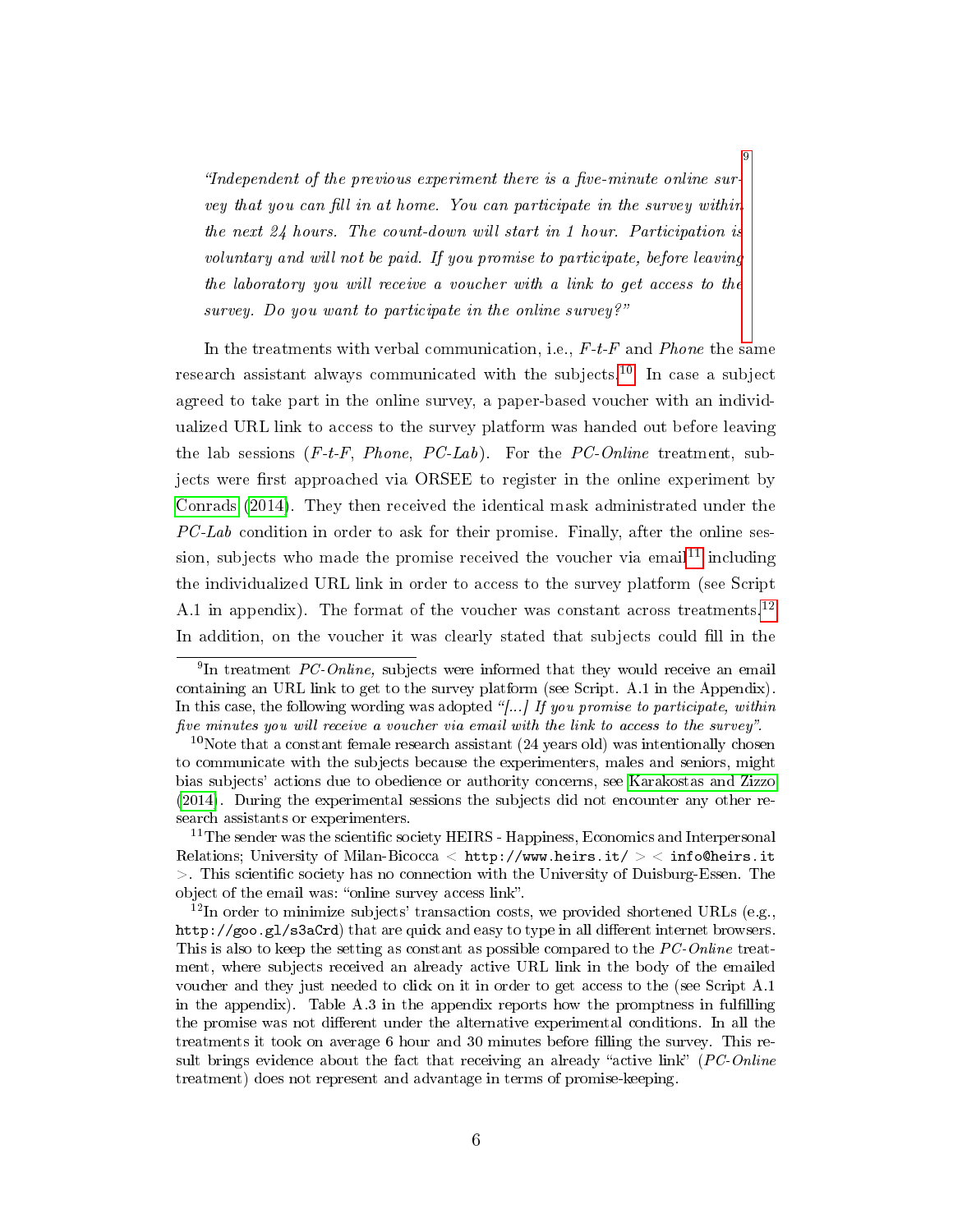online questionnaire within the next  $24$  hours.<sup>[13](#page-8-0)</sup> Due to the individualized links, it could be tracked whether subjects actually kept the promise of lling in the online survey or not.

# 3 Features of Communication Channels and Behavioral Hypotheses

In this paragraph, the specific features of the applied communication channels will be elaborated. After this, behavioral hypotheses will be derived, which can be scrutinized by looking at the findings of the four experimental treatments.

Social distance arguments regarding communication channels have been the subject of many studies analyzing pro-social behavior. Hoffman, McCabe, and [Smith](#page-15-2) [\(1996\)](#page-15-2) and [Bohnet and Frey](#page-14-3) [\(1999\)](#page-14-3) assume that decreasing social distance increases pro-social behavior, e.g., making and keeping a promise. Three key aspects of social distance prominently discussed in the literature may explain this increase in pro-sociality: identification, anonymity, and social norm activation. [Bohnet and Frey](#page-14-3) [\(1999\)](#page-14-3) argue that the increase in pro-sociality is due to higher degrees of *identification* in socially close interactions. [Gächter and Fehr](#page-14-5) [\(1999\)](#page-14-5) apply the converse argument and define social distance as the degree of *anonymity* within a social interaction. Socially distant interactions are characterized by a higher degree of anonymity, which may lead to less pro-social behavior. Moreover, [Bicchieri and Lev-On](#page-14-2) [\(2007\)](#page-14-2) and [Schram and Charness](#page-15-6) [\(2011\)](#page-15-6) argue that the activation of social norms is influenced by the social distance of an interaction. In anonymous interactions, only intrinsic moral norms to behave pro-socially are active, whereas in closer interactions both intrinsic moral norms and social norms prevail. With respect to communication, these three aspects of social distance, i.e., identification, anonymity, and social norm activation, vary in the degree to which they are prevalent under specific channels of communication. Thus, the highest degree of social distance can be assumed under online communication, whereas face-to-face communication is characterized by a high degree of social closeness.

Secondly, several rather technical features of the applied communication channels might be important with for promise making and keeping. Following [Hancock,](#page-14-10)

<span id="page-8-0"></span><sup>&</sup>lt;sup>13</sup>[We monitored the activity of the online survey platform both before and after the](#page-14-10) [provided 24 hours time window. No one visited the survey platform before the actual](#page-14-10) start (1 hour buffer time after promise-making). The survey platform was monitored during the subsequent 3 days, no one filled in the survey after the deadline.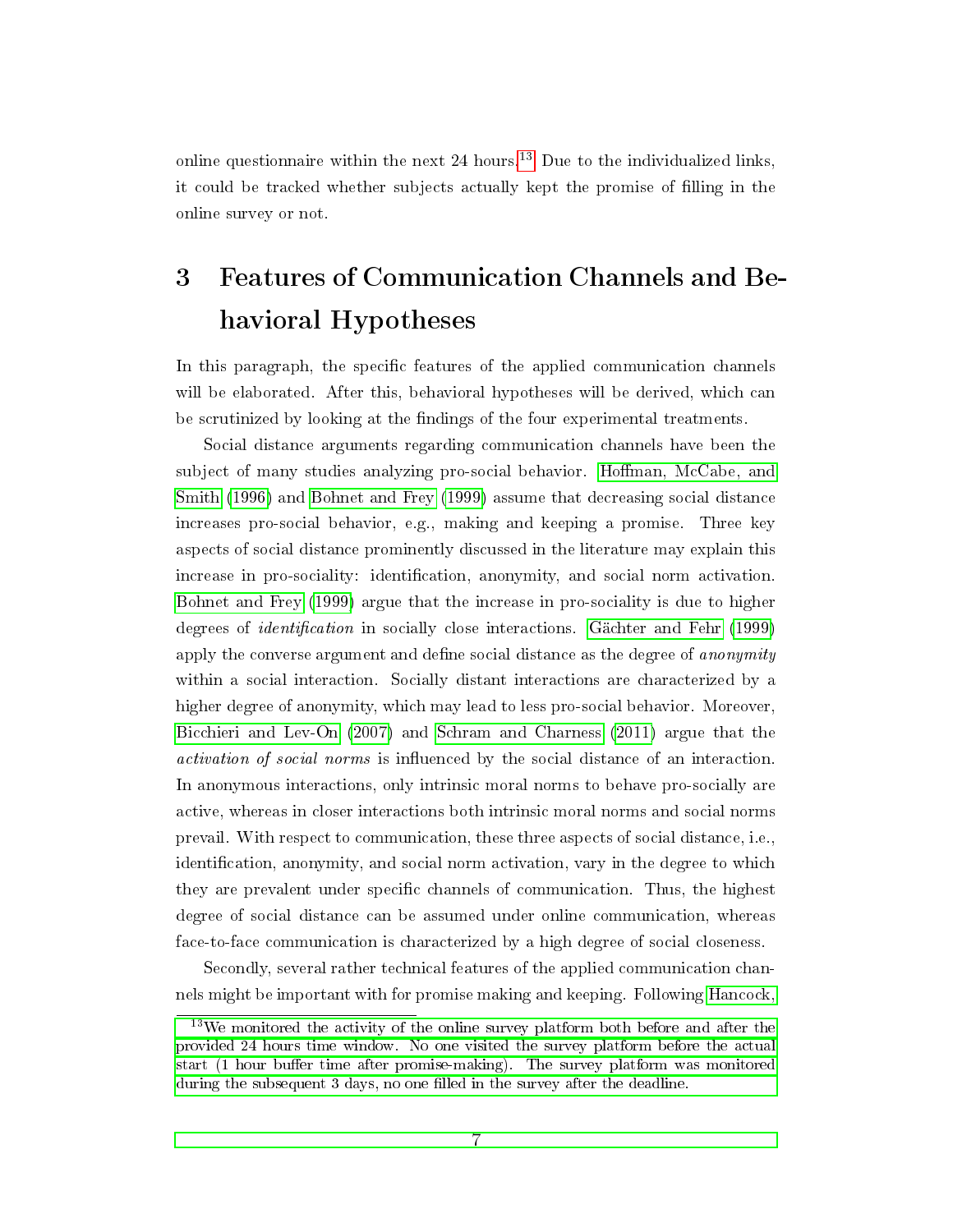|                          | F~t~F | Phone          |   | PC Lab PC Online |
|--------------------------|-------|----------------|---|------------------|
| Social distance          | 1     | $\overline{2}$ | 3 | 4                |
| - Identification         | 4     | 3              | 2 |                  |
| - Anonymity              | 1     | 2              | 3 | 4                |
| - Social norm activation | 4     | 3              | 2 |                  |
| Technical Features       |       |                |   |                  |
| - Synchronicity          |       |                |   |                  |
| - Recordability          |       |                |   |                  |
| - Tell tale clues        |       |                |   |                  |

Table 1: Characteristics of the different communication channels

Notes: With respect to the aspects of social distance, 1 stands for the lowest degree and 4 for the highest degree of a respective aspect. Check marks represent the presence of a technical feature

[Thom-Santelli, and Ritchie](#page-14-10) [\(2004\)](#page-14-10), communication channels can be differentiated by their synchronicity and recordability. The synchronicity of an interaction relates to the question of whether messages can be exchanged instantaneously and in real time, as in face-to-face conversations. Recordability refers to the question of whether the content of an interaction is automatically documented, e.g., in email conversations (see also Table 1).

Thirdly, communications channels posses different degrees to which so called "tell tale clues" can be transmitted. Following [Frank](#page-14-11)  $(1988)$ , these clues refer to facial of verbal expressions, e.g., blushing or tone of voice, that may influence behavior. For instance, refusing a promise face-to-face might be harder since the counterpart may see the embarrassment of the refusing party. Table 1 summarizes the key features of the different communication channels with respect to the specific characteristics mentioned above.

Given the technical features of the different communication channels, two main testable hypotheses can be derived:

Hypothesis (1): More promises are made in treatments employing communication channels characterized by small social distance:

 $(F-t-F \geq Phone) > (PC-Lab \geq PC-Online)$ 

Hypothesis (2): Promises are kept more often in treatments with recordable communication, since the promises made can be easily verified ex-post:

$$
[(PC\text{-}Lab\text{=}PC\text{-}Online) > (Phone = F\text{-}t\text{-}F)] | Promise=1
$$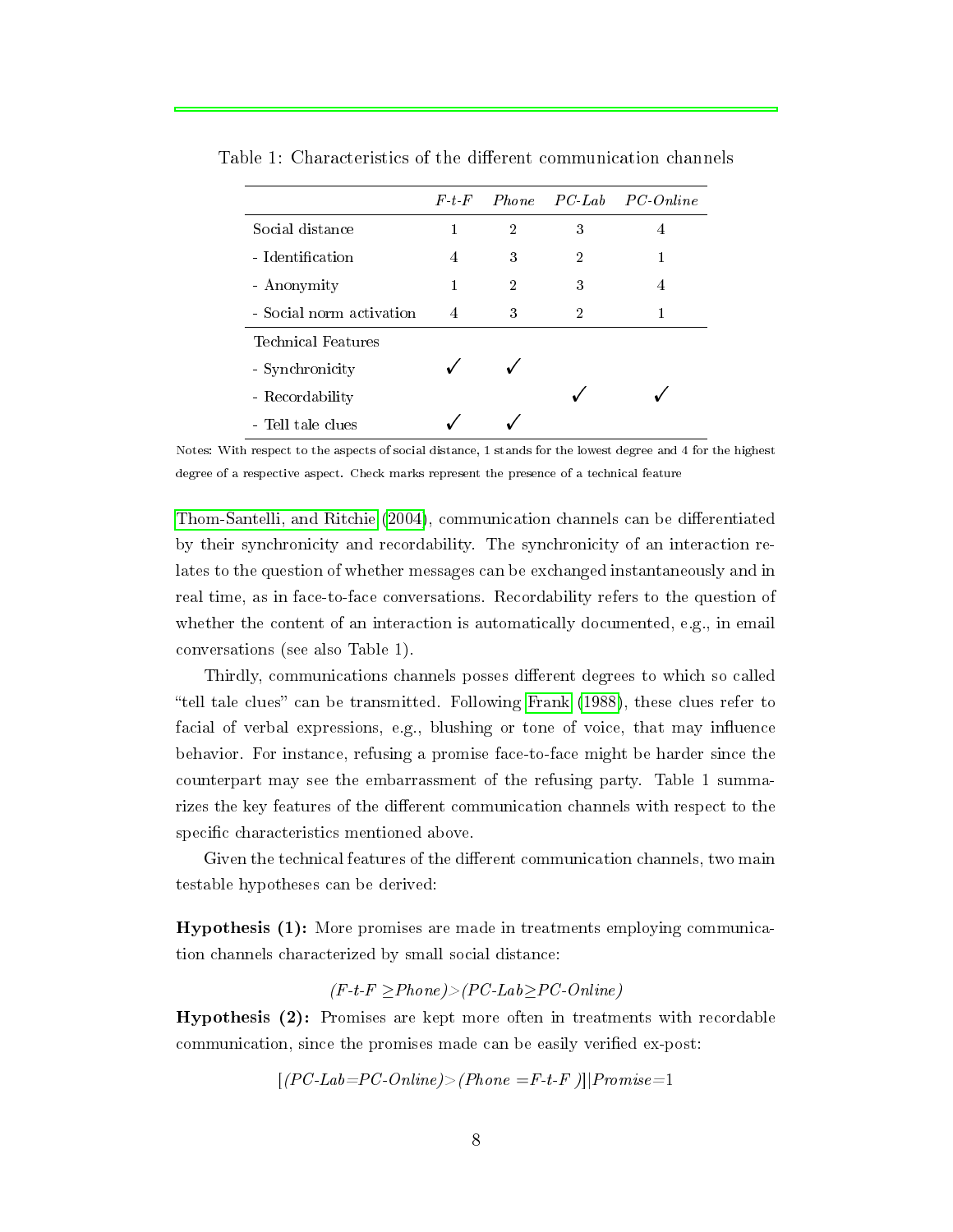# 4 Results

Figure 2 depicts (see also Table 2), by treatment, the shares of subjects who made the promise to participate in the online survey and the share of subjects who actually kept the promise. Looking at the promise-making frequencies in the baseline condition  $F-t-F$ , 88% of the subjects made a positive promise. An almost similar share of 85% made the promise in the Phone condition. The proportions drop drastically to 67% and to 53% under PC-Lab and PC-Online, respectively. Despite these differences in the promise-making rates, the proportion of subjects who made the promise and actually kept it was rather constant across treatments.



Figure 2: SUMMARY GRAPH

Table 2: Descriptives SUMMARY TABLE

| Treatment          | Obs. | Promise-making rate | Promise-keeping rate |
|--------------------|------|---------------------|----------------------|
| $F_t$ + $F$        | 60   | $88\%$ (53/60)      | $36\%$ (19/53)       |
| Phone              | 60   | $85\%$ (51/60)      | $51\% (26/51)$       |
| $PC$ -Lab          | 60   | $67\%$ $(40/60)$    | $40\%$ $(16/40)$     |
| $PC\text{-}Online$ | 62   | $53\%$ $(33/62)$    | $36\%$ (12/33)       |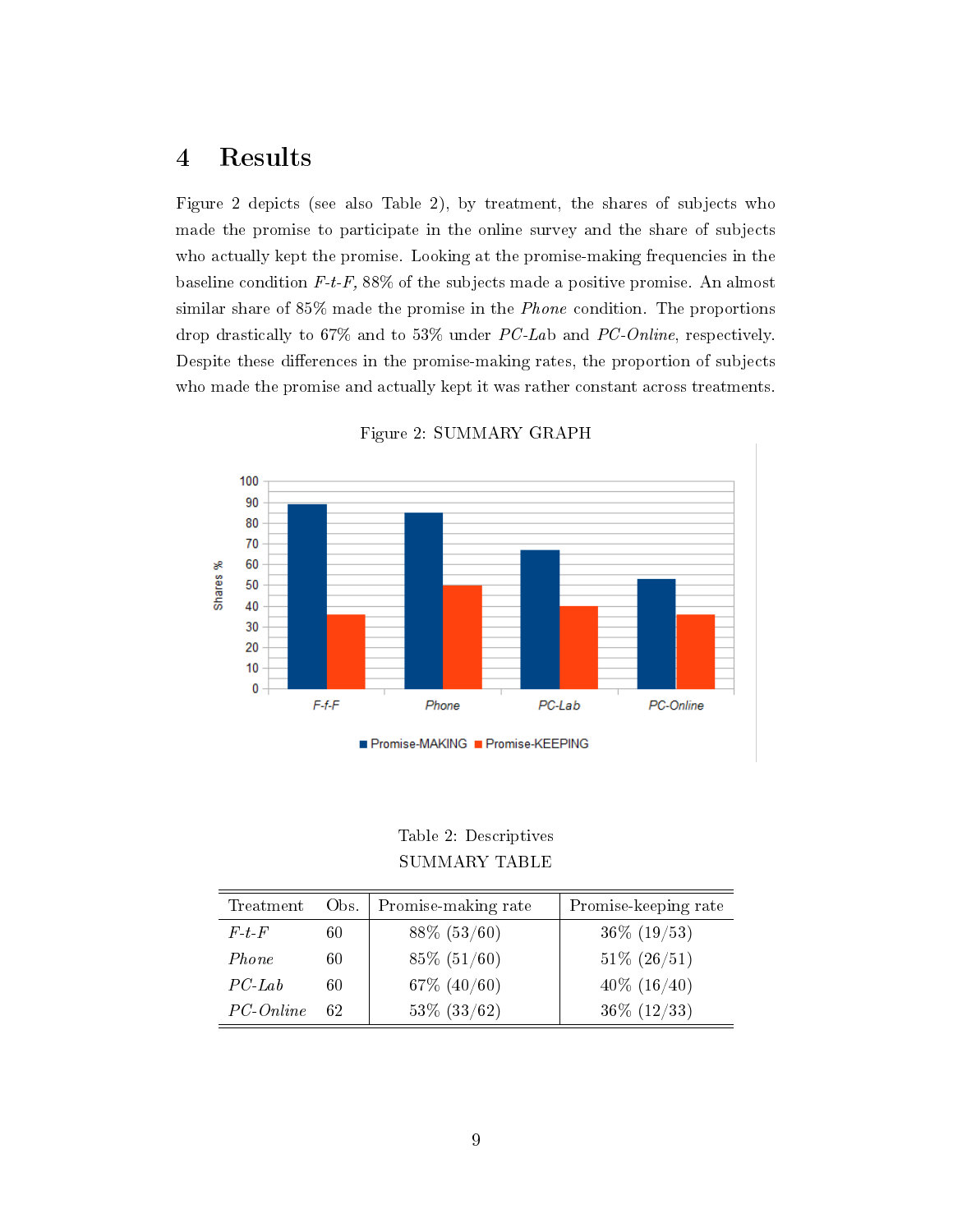#### Table 3: Probit regressions TREATMENTS EFFECTS

|                    | (1a)           | (1b)           | (2a)            | (2b)            |
|--------------------|----------------|----------------|-----------------|-----------------|
| Variable           | Promise-Making | Promise-Making | Promise-Keeping | Promise-Keeping |
|                    | Mrg. Effects   | Mrg. Effects   | Mrg. Effects    | Mrg. Effects    |
| Constant $[F-t-F]$ | $0.88***$      | $[0.88***]$    | $[0.36**]$      | $[0.27**]$      |
| Phone              | $-0.05$        | $-0.04$        | 0.15            | 0.15            |
| $PC-Lab$           | $-0.26***$     | $-0.26***$     | 0.04            | 0.06            |
| PC-Online          | $-0.39***$     | $-0.39***$     | 0.00            | 0.00            |
| Male               |                | 0.01           |                 | $-0.10$         |
| Age                |                | 0.01           |                 | 0.00            |
| Reported Outcome   |                | $-0.03$        |                 | 0.02            |
| Obs.               | 242            | 242            | 177             | 177             |

Probit regression, marginal effects are reported. Significance levels: \*\*\*  $p<0.01$ , \*\*  $p<0.05$ , \*  $p<0.10$ . Phone, PC-Lab, PC-Online treatment dummies; Male gender dummy=1 if male; Age discrete variable; Reported Outcome discrete variable ranging between 0 and 4.  $F-t-F$  treatment dummy omitted for collinearity reasons, reference level (constant) reported in square brackets.

Result (1): Promise-making is more frequent when the communication channel is characterized by smaller social distance:

$$
(F-t-F = Phone) > (PC\text{-}Lab = PC\text{-}Online)
$$

A probit model (Table 3, model: 1a) reveals that there is no statistical difference in promise-making (dependent variable: 1 if promise is made, 0 if promise is denied) between the F-t-F (constant,  $88\%$ ) and the *Phone* treatments (treatment dummy; 5 percentage points,  $p=0.600$ . Having F-t-F as reference treatment, promisemaking decreases significantly by 26 percentage points ( $p=0.007$ ) under PC-Lab and 39 percentage points  $(p=0.001)$  under PC-Online (both treatment dummies), respectively.[14](#page-11-0) Controls (Table 3, model: 1b) that refer to demographics and

<span id="page-11-0"></span><sup>&</sup>lt;sup>14</sup>The coefficients for *PC-Lab* and *PC-Online* (both *indirect* computer-based channels) turn to be not statistically different from each other (Wald-test  $p=0.129$ ). In Tab. A.2 in the appendix, we provide the same analysis pooling together direct voice-based communication channels  $(F-t-F)$  and Phone) and indirect computer-based channels (PC-Lab and  $PC\text{-}Online$ ). With this pooled specification, the same result is delivered.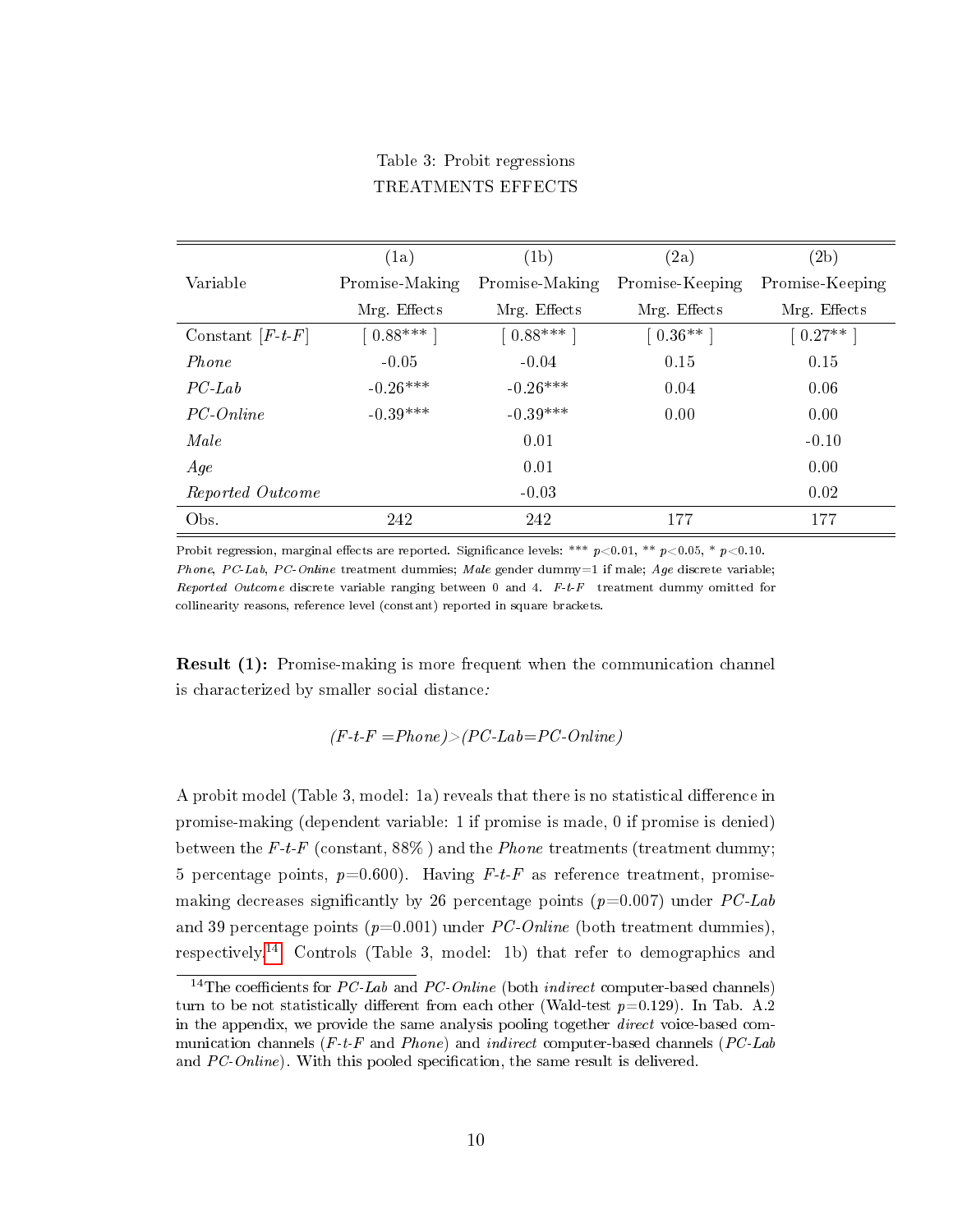the behavior in the previous experimental task<sup>[15](#page-12-0)</sup> turn out to be not statistically significant and small in their sizes.

**Result (2):** Promise-keeping rates are not affected by recordability concerns:

$$
[(PC\text{-}Lab\text{=}PC\text{-}Online) = (Phone = F\text{-}t\text{-}F) \mid | Promise = 1
$$

Moving to the promise-keeping margin, the shares of subjects who have made the promise and fully kept it<sup>[16](#page-12-1)</sup> do not show large variations across treatments (see Figure 2 and Table 2). Under  $F-t-F$ , 36% of the subjects keep the promise. A share of 50% is consistent under the Phone condition, while 40% and 36% of the committed subjects actually keep the promise under  $PC\text{-}Lab$  and  $PC\text{-}Online$ , respectively. A probit model (Table 3, model: 2a) reveals that the baseline probability of keeping the promise (1 if promise is kept, 0 if promise is not kept) observed under F-t-F (constant,  $36\%$ ) does not vary significantly in the *Phone* treatment (treatment dummy; 15 percentage points,  $p=0.1209$ ). In line with this, no significant differences can be observed if we consider the computer-mediated treatments featured by recordability property (4 percentage points,  $p=0.683$  under  $PC-Lab$ , and 0 percentage point,  $p=0.961$  under PC-Online). Also, in this case, all controls that refer to demographics, as well as to the behavior in the previous experimental task (Table 3, model: 2b), are not signicant both in statistical terms and size.

### 5 Conclusion

In this study we document that the less anonymous (e.g.,  $F$ -t-F and Phone) a social interaction is, i.e., by experimentally varying the communication channel, the higher the propensity of an agent to make a promise when asked for that, compared to a more anonymous channel (e.g.,  $PC\text{-}Lab$  and  $PC\text{-}Online$ ). While around  $90\%$ 

<span id="page-12-0"></span> $15$ It is the number of reported tails in the coin flip task by [Conrads](#page-14-7) [\(2014\)](#page-14-7). In this experimental task, subjects had to privately ip a coin four times. Each time tails is reported, a subject earned 1 Euro in addition to a fixed payment of 7 Euros for filling in a socio-demographic questionnaire. Thus, subjects had an incentive to over-report the true outcome of the four coin flips. The independent variable labeled 'Reported Outcome' in Table 3, 4, A.2 and A.3 captures the payoffs earned by subjects in the previous experimental task (this control variable varies between 0 and 4). `Reported  $Outcome'$  can be interpreted both as behavioral outcome and, as a consequence, payoff earned in [Conrads](#page-14-7) [\(2014\)](#page-14-7) task, e.g., if a subject reported tails four times she would also earn 4 Euros.

<span id="page-12-1"></span> $16$ No subject started the survey without fully completing it. No one approached the survey platform before the starting time or after the deadline.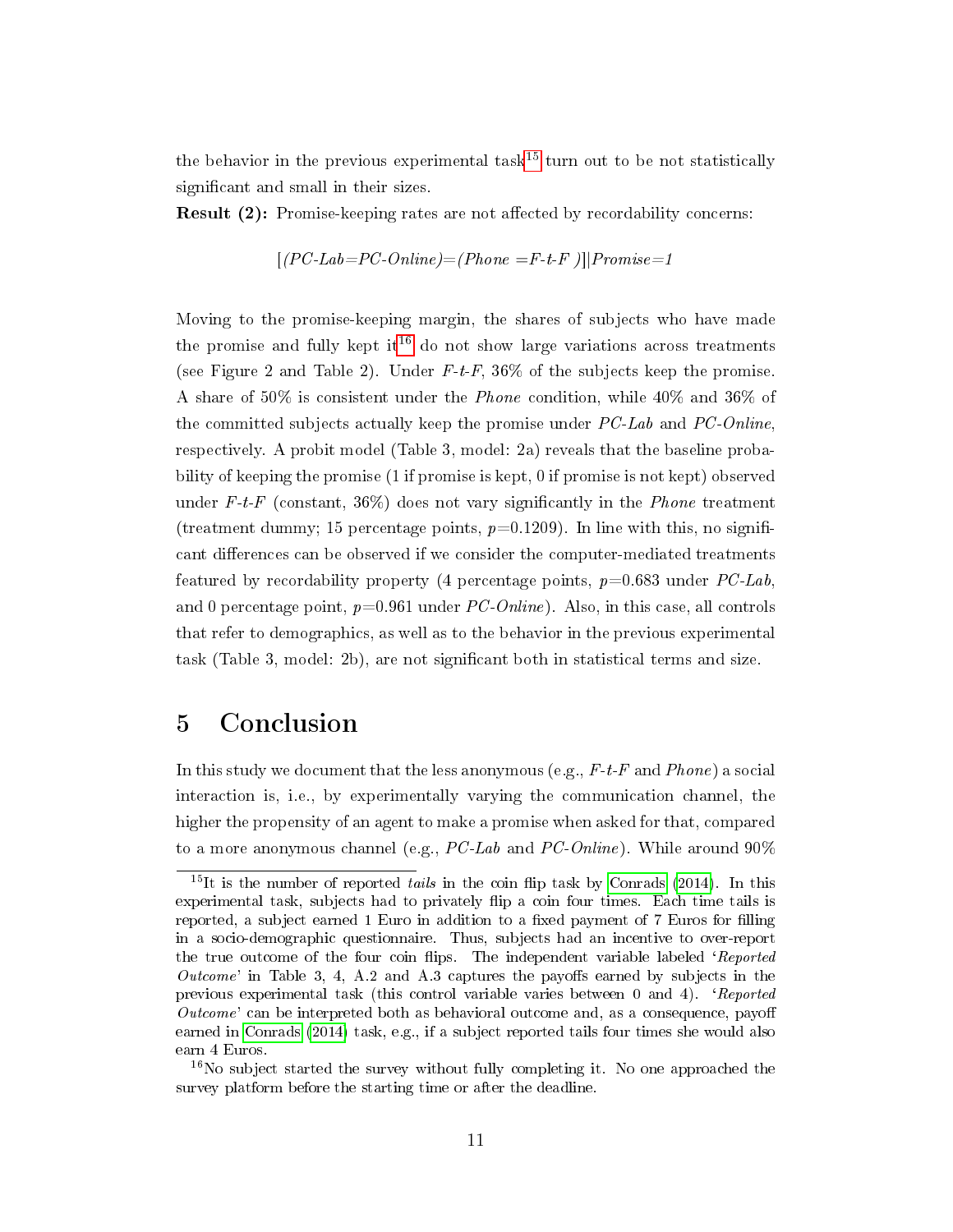of the subjects made the promise when approached verbally in a more direct and non-anonymous way, only roughly 60% committed when the interpersonal communication was based on more anonymous and indirect computer-mediated channels. This pattern vanishes when we look at the actual promise-keeping rates across treatments. The average promise-keeping rate was constant (around 40%) and not influenced by the features of the communication channels employed to ask for unconditional cooperation. Thus, with of our simple experimental study we are able to shed more light on [Ellingsen and Johannesson](#page-14-0) [\(2004\)](#page-14-0) mentioned above: Oral and face-to-face interactions lead to higher promise-giving rates compared to written anonymous interaction, whereas promise-keeping rates turn out to be similar across communication channels.

From a practical perspective, our results suggest that if 10 unconditional cooperators are needed for a voluntary task, a manager should be aware that in order to actually receive this level of help she will have 30 direct conversations (face-toface or by phone) or send around 40 emails asking for unconditional cooperation to potential volunteers. Our study confirms how direct human communication still represents the most effective modality for fostering fruitful cooperative interactions, and we also learn that less effective but time saving electronically mediated communications can be considered as good alternative tools.

Nevertheless, our results do not allow the identification of a conclusive reason for the observed behavior. The high promise-giving rates in face-to-face interactions may be due to a stronger activation of social norms in socially close interactions. An alternative explanation would be that subjects want to prevent their physical reactions of shame and guilt due to "tell tale clues", e.g., turning red, and therefore just make the promise. In addition, subjects who are asked to make a promise in written form may foresee that a given promise is recorded and might be reviewed in case the promise is not kept. Therefore, further research is needed in order to better understand the drivers generating the asymmetry in promise-making rates observed under anonymous vs. non-anonymous communication channels. The higher performance in terms of promise-making delivered by non-anonymous communication channels could be generated by the synchronicity of the communication and it could be positively influenced by the "tell tale clues" factor. A further experimental design centered around a computer-based channel featured by synchronicity, such a chat room device, could be helpful in order to deeper understand how the different technical features of the communication channels shape promise attitudes.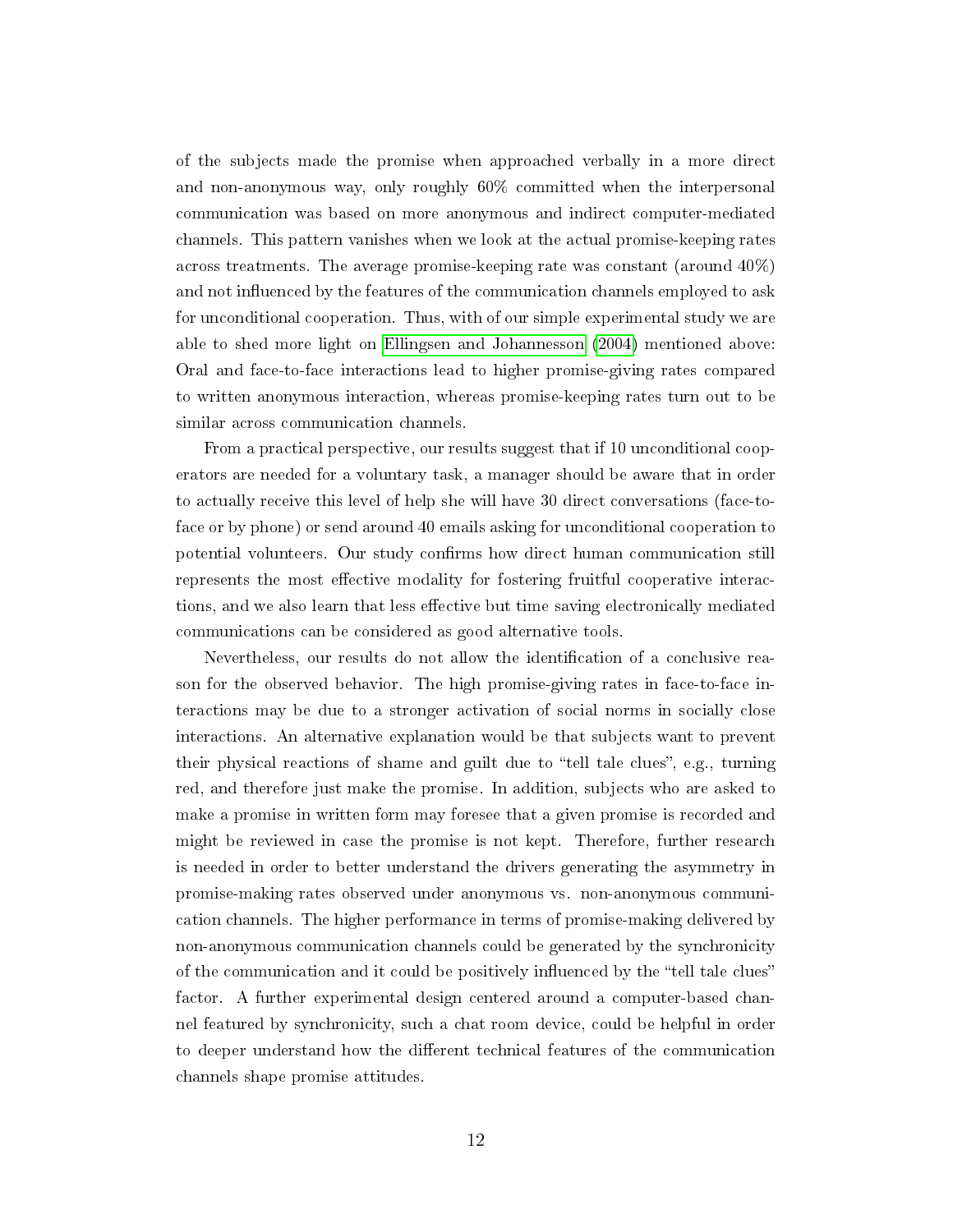### References

- <span id="page-14-8"></span>BERGER, J., C. HERBERTZ, AND D. SLIWKA (2011): "Incentives and Cooperation in Firms: Field Evidence," Discussion paper, IZA - Discussion Paper No. 5618.
- <span id="page-14-2"></span>BICCHIERI, C., AND A. LEV-ON (2007): "Computer-mediated communication and cooperation in social dilemmas: an experimental analysis," Politics, Philosophy & Economics,  $6(2)$ , 139-168.
- <span id="page-14-3"></span>BOHNET, I., AND B. S. FREY (1999): "Social distance and other-regarding behavior in dictator games: Comment," The American Economic Review,  $89(1)$ , 335-339.
- <span id="page-14-1"></span>BROSIG, J., J. WEIMANN, AND A. OCKENFELS (2003): "The effect of communication media on cooperation," German Economic Review,  $4(2)$ ,  $217-241$ .
- <span id="page-14-6"></span>CHARNESS, G., AND M. DUFWENBERG (2006): "Promises and Partnership,"  $Econometrica, 74(6), 1579-1601.$
- <span id="page-14-4"></span>Charness, G., and U. Gneezy (2008): What's in a name? Anonymity and social distance in dictator and ultimatum games," Journal of Economic Behavior  $\mathscr$  *Organization*, 68(1), 29–35.
- <span id="page-14-7"></span>CONRADS, J. (2014): "The Effectect of Communication Media on Lying," Discussion paper, University of Cologne.
- <span id="page-14-0"></span>Ellingsen, T., and M. Johannesson (2004): Promises, Threats and Fairness," The Economic Journal,  $114$ ,  $397-420$ .
- <span id="page-14-11"></span>Frank, R. H. (1988): Passions within reason: The strategic role of the emotions. WW Norton & Co.
- <span id="page-14-5"></span>GÄCHTER, S., AND E. FEHR (1999): "Collective action as a social exchange," Journal of Economic Behavior  $\mathcal B$  Organization, 39(4), 341-369.
- <span id="page-14-9"></span>Greiner, B. (2003): An Online Recruitment System for Economic Experiments," in Forschung und wissenschaftliches Rechnen, ed. by V. M. Kurt Kremer, GWDG Bericht  $63$ , pp.  $79-93$ .
- <span id="page-14-10"></span>HANCOCK, J. T., J. THOM-SANTELLI, AND T. RITCHIE (2004): "Deception and design: The impact of communication technology on lying behavior," in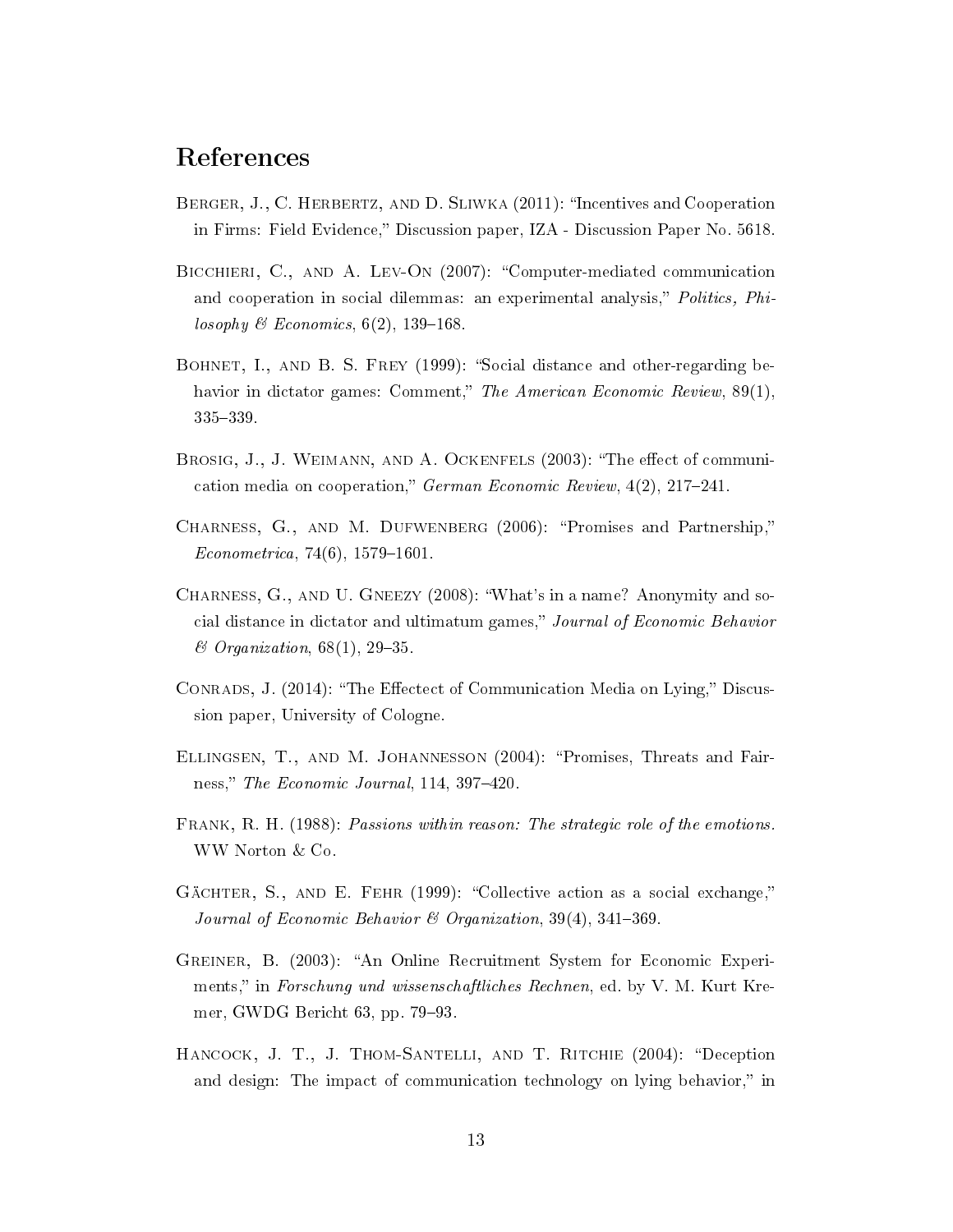Proceedings of the SIGCHI conference on Human factors in computing systems, pp. 129-134. ACM.

- <span id="page-15-2"></span>HOFFMAN, E., K. MCCABE, AND V. L. SMITH (1996): "Social distance and other-regarding behavior in dictator games," The American Economic Review,  $86(3), 653-660.$
- <span id="page-15-5"></span>KARAKOSTAS, A., AND D. ZIZZO (2014): "Obedience," Social Science Research Network - Discussion Paper.
- <span id="page-15-6"></span>SCHRAM, A., AND G. CHARNESS (2011): "Social and moral norms in the laboratory," UCSB manuscript.
- <span id="page-15-4"></span>SEITHE, M. (2010): "Introducing the Bonn Experiment System," Discussion paper, Discussion paper). Bonn, Germany: Graduate School of Economics, University of Bonn. Available at http://boxs. uni-bonn. de/boxs. pdf.
- <span id="page-15-1"></span>VALLEY, K. L., J. MOAG, AND M. H. BAZERMAN (1998): "A matter of trust: Effects of communication on the effciency and distribution of outcomes," Journal of Economic Behavior & Organization, 34, 211-238.
- <span id="page-15-3"></span>Vanberg, C. (2008): Why Do People Keep Their Promises? An Experimental Test of Two Explanations,"  $Econometrica$ , 76(6), 1467-1480.
- <span id="page-15-0"></span>WALTHER, J. B. (2011): "Theories of computer-mediated communication and interpersonal relations," The handbook of interpersonal communication, pp. 443– 479.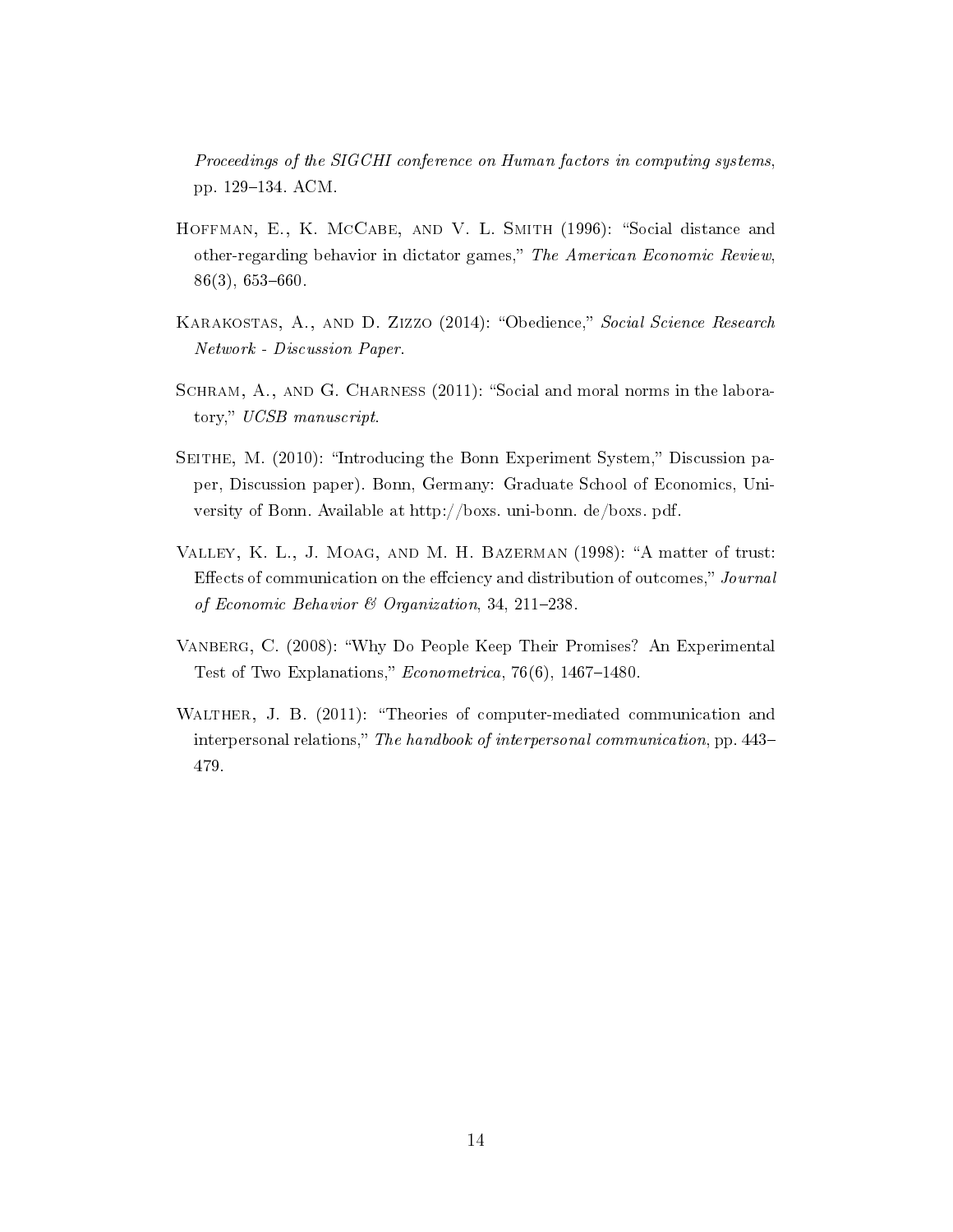# Appendix

#### Script A.1: VOUCHER

Further instructions after making the promise to access to the online survey

Thank you very much that you agreed to participate in the online survey.

Within the next 24 hours MM/DD/YY - HH/MM until MM/DD/YY - HH/MM

you reach the survey platform by using the following link:

 $\langle$  http://goo.gl/s3aCrd  $>$ 

### Table A.2: Probit Regressions POOLED TREATMENTS EFFECTS

|                  | (1a)           | (1b)           | (2a)            | (2b)            |
|------------------|----------------|----------------|-----------------|-----------------|
| Variable         | Promise-Making | Promise-Making | Promise-Keeping | Promise-Keeping |
|                  | Mrg. Effects   | Mrg. Effects   | Mrg. Effects    | Mrg. Effects    |
| $[Direct\ Com.]$ | $0.86***$      | $[0.91**]$     | $0.43***$       | $0.40**$        |
| Indirect Com.    | $-0.26***$     | $-0.27***$     | $-0.05$         | $-0.04$         |
| Male             |                | $-0.01$        |                 | $-0.09$         |
| Age              |                | 0.001          |                 | 0.001           |
| Reported Outcome |                | $-0.03$        |                 | 0.01            |
| Obs.             | 242            | 242            | 177             | 177             |

Probit regression, marginal effects are reported. Significance levels: \*\*\*  $p<0.01$ , \*\*  $p<0.05$ , \*  $p<0.10$ . Direct  $Com = (F-t-F \& Phone); Indirect Com = (PC-Lab \& PC-Online).$ 

Indirect Com. treatment dummy; Direct Com. treatment dummy omitted for collinearity reasons, reference level (constant) reported in square brackets; Male gender dummy =1 if male; Age discrete variable; Reported Outcome discrete variable ranging between 0 and 4.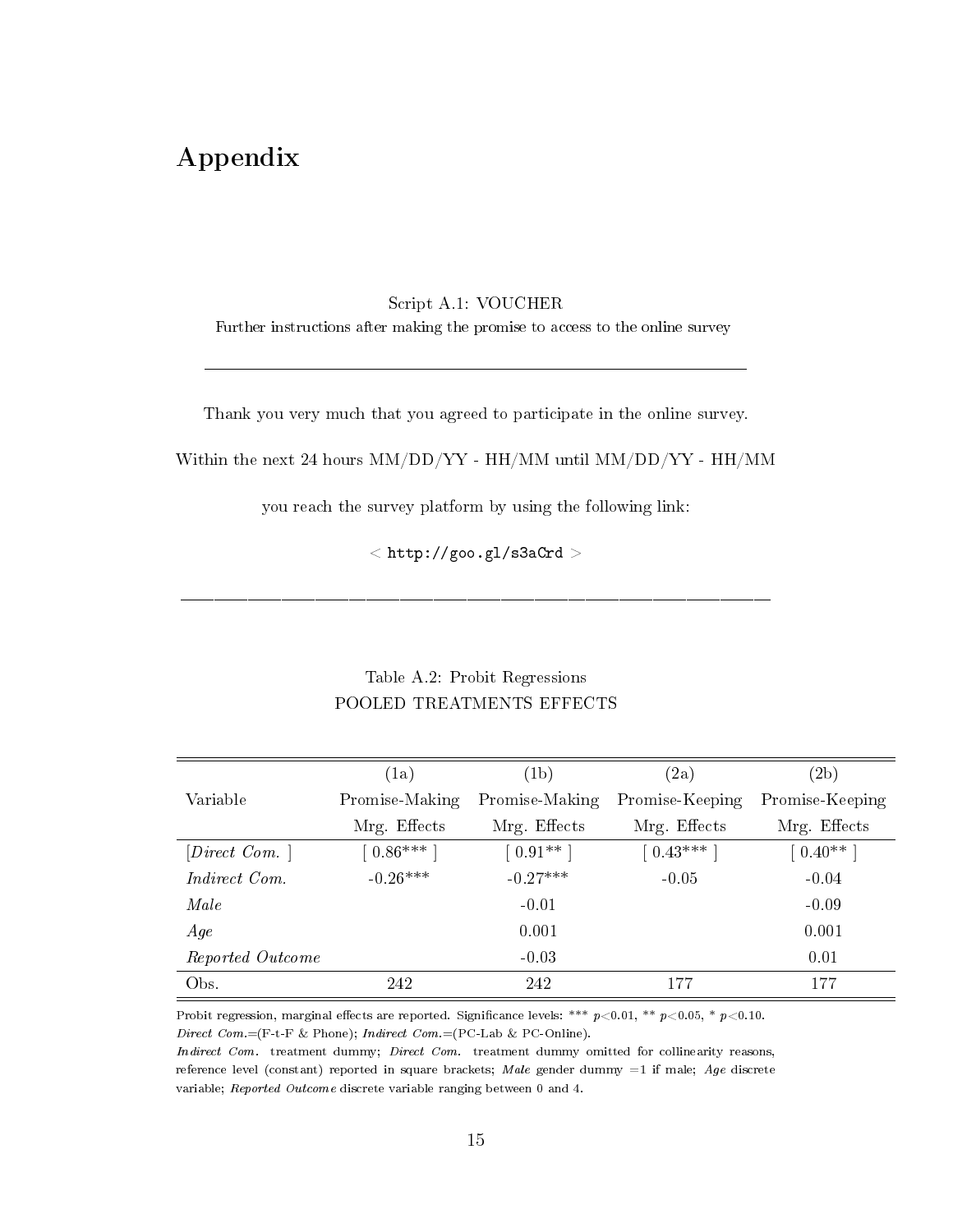| Variable                    | Promptness (minutes) |
|-----------------------------|----------------------|
| Constant $\left F-t\right $ | $385.41***$          |
|                             | (134.41)             |
| Phone                       | 36.46                |
|                             | (92.38)              |
| $PC-Lab$                    | 92.27                |
|                             | (104.61)             |
| PC-Online                   | 21.68                |
|                             | (115.34)             |
| Male                        | 21.62                |
|                             | (73.06)              |
| $Age -centerd$              | 20.03*               |
|                             | (10.70)              |
| Reported Outcome            | $-21.36$             |
|                             | (40.63)              |
| Obs.                        | 73                   |
| $\mathrm{R}^2$              | 0.07                 |

Table A.3: Linear Regression PROMPTNESS IN KEEPING THE PROMISE

Outcome variable: minutes of procrastination in lling in the survey from the start of the survey time window. Significance levels: \*\*\*  $p<0.01$ , \*\*  $p<0.05$ , \*  $p<0.10$ .

Phone, PC-Lab, PC-Online treatment dummies; F-t-F treatment dummy ommited for collinearity reasons, reference level (constant) reported in square brackets; Male gender dummy =1 if male; Reported Outcome discrete variable ranging between 0 and 4; Age variable is centered around the mean  $(Age_i-\overline{Age})$ in order to allow for a more intuitive interpretation of the constant term estimate.